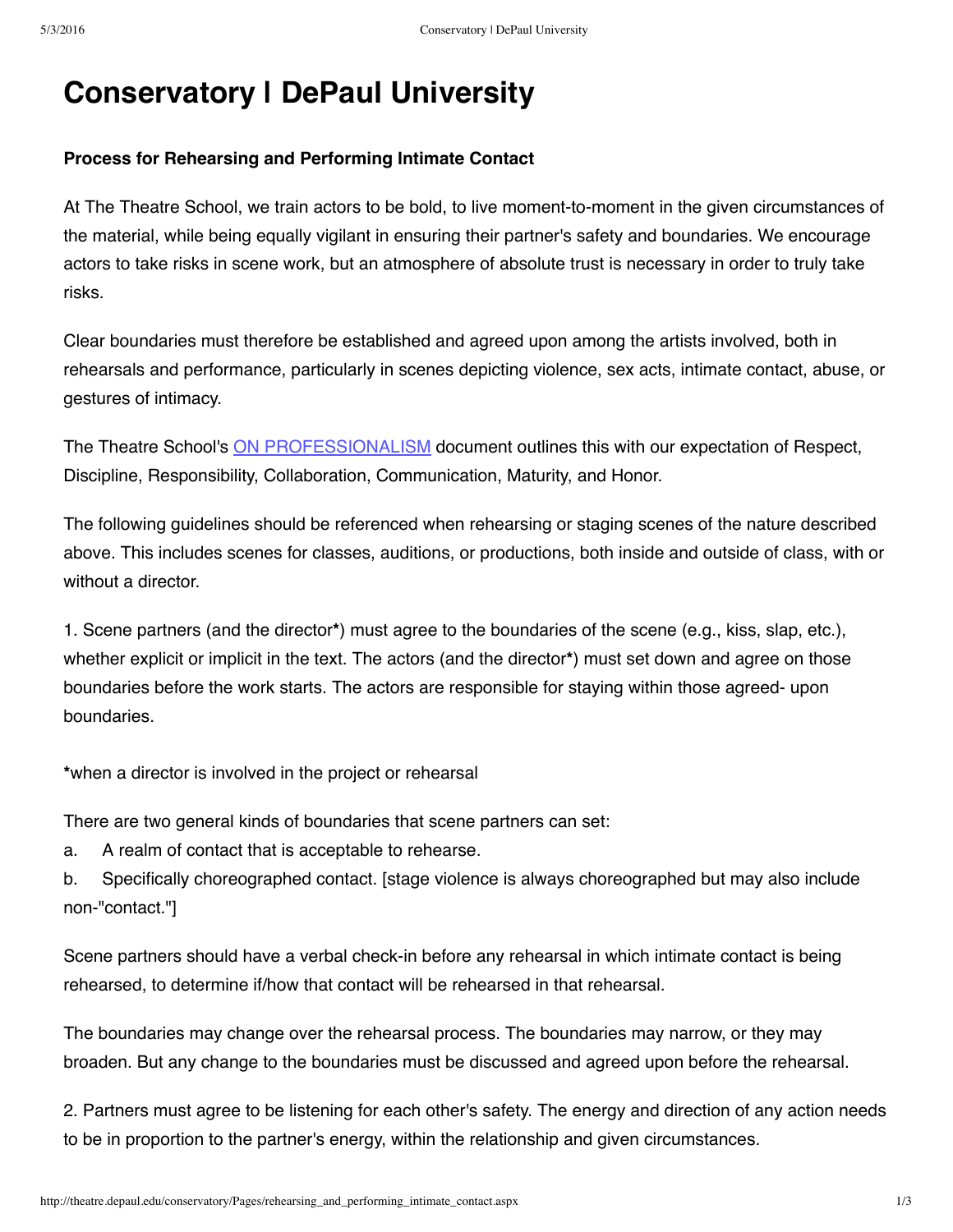#### 5/3/2016 Conservatory | DePaul University

3. Maintain the integrity of the agreed-upon structure of intimate contact once a show is in production. All agreements are to be kept.

4. If you're uncomfortable with the material or the process, or these criteria are not being met:

a. In class/ rehearsal outside of class/scene rehearsal: rehearsal/exercise should stop. Boundaries must be re-established before moving forward.

b. In performance: The actors should report any variations from the agreed-upon boundaries or actions to stage management.

An individual may also, at any time, discuss an incident with a faculty advisor, their academic advisor, or another trusted faculty/staff member if they wish. The actor should be aware that the faculty/staff member may have reporting obligations and may not be able to guarantee confidentiality. An individual may also always make a report directly to the Title IX Coordinator or may also choose to discuss incidents in a confidential space. Contact information for the Title IX Coordinator, as well as a list of confidential resources, are detailed in the links below.

\*\*\*\*\*

The above document is about professionalism in the theatre at The Theatre School.

**DePaul University resources include:**

**Sexual & Relationship Violence and Response Policy** <http://policies.depaul.edu/policy/policy.aspx?pid=320>

**Public Safety Website: Title IX and Sexual and Relationship Violence Information**

<https://publicsafety.depaul.edu/relationshipviolence/index.asp>

#### **Health Promotion and Wellness Website**

[http://offices.depaul.edu/student-affairs/support-services/health-wellness/Pages/sexual-health](http://offices.depaul.edu/student-affairs/support-services/health-wellness/Pages/sexual-health-violence.aspx)violence.aspx

#### **Confidential Resources at DePaul**:

**Office of Health Promotion and Wellness**: [mhpw@depaul.edu](mailto:mhpw@depaul.edu) **University Counseling Services:** Lincoln Park, (773) 325-7779, Loop (312) 362-6923 <http://offices.depaul.edu/student-affairs/about/departments/Pages/ucs.aspx>

**In addition, DePaul has established an email alias that goes directly to the Title IX Coordinator:** [titleixcoordinator@depaul.edu](mailto:titleixcoordinator@depaul.edu.)